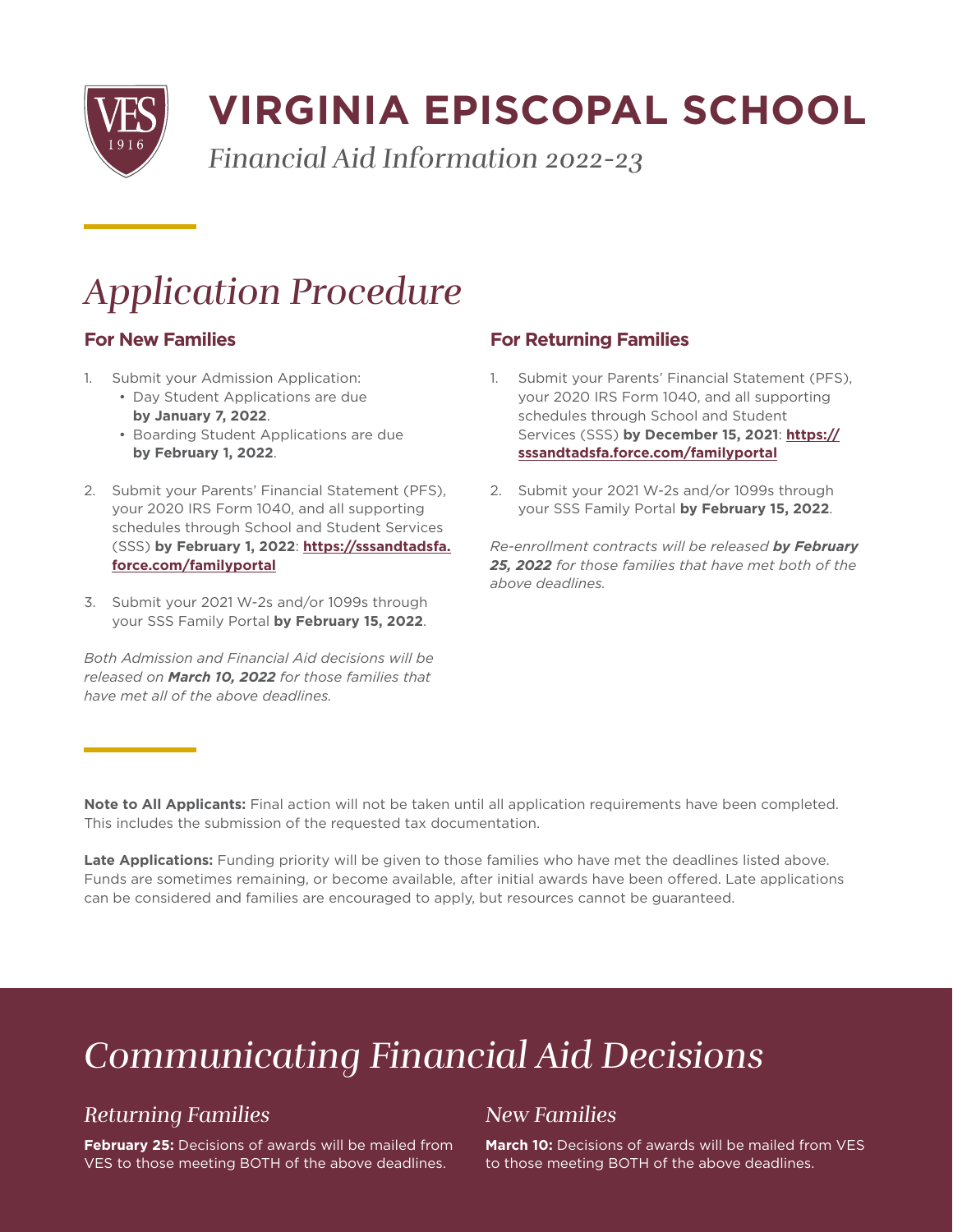### *Policies*

**Selection:** The number of families qualifying for need-based financial aid outnumbers our financial aid resources. Therefore, it is important to adhere to all published financial aid deadlines.

**Priorities:** Consideration for financial aid is given in the following order. **Funds are not guaranteed for those families whose PFS or tax forms are received after published deadlines.**

- 1. Applications from current recipients who have completed all renewal requirements on time.
- 2. New applications from currently enrolled students who have completed all requirements on time.
- 3. New applications from candidates accepted by the Admission Committee for enrollment.
- 4. New and renewal applications completed after the specified deadlines, as long as funds remain available.

**Computation:** VES subscribes to the principles and services of the School and Student Service (SSS), which provides, at the request of parents, a financial analysis based on the confidential statement of needs, known as the Parents' Financial Statement (PFS). SSS reports provide a basis for the VES Financial Aid Committee, which makes all final decisions on financial award amounts. SSS processes applications from September through August, but applications should be submitted **per the published deadlines**.

**Family Contribution:** Our committee attempts to meet each family's demonstrated need as fully as possible. Those who receive assistance, however, are expected to share the effort to extend our resources as widely a s possible by contributing as much as they can to their own child's education. Thus, VES encourages and utilizes parents' offers of payments beyond amounts calculated within SSS guidelines.

**External Resources:** Any financial support that may be available beyond the parents' own income and assets should be reported on the PFS for consideration by the school. This includes resources that might be expected from grandparents or other relatives, church funds, direct scholarship grants, etc. The committee welcomes parents' explanations for these potential sources of assistance, and correspondence with the Director of Financial Aid is encouraged. Since many qualified applicants must be turned down each year, we aim to consider all resources available to a family when determining a need award so that our financial aid budget can be stretched to assist more families.

**Divided Families:** Both parents have the primary responsibility for educational costs *regardless of the legal or personal relationship between the two parents*. **Therefore, before making any award, our committee will consider the resources of both natural parents.** If the custodial parent has remarried, the resources of the stepparent also are considered, bearing in mind the obligations of the stepparent to his or her own natural children. **A standard PFS and supporting documentation must be submitted by both the custodial parent (and stepparent) and non- custodial parent.**

**Confidentiality:** Financial information submitted by parents in support of aid applications is held in confidence by the Financial Aid Committee and is retained on file for only a limited time to document possible IRS or other regulatory auditing. Financial aid recipients are not identified within the school, except as necessary to evaluate their performance and to qualify them individually for designated need-based scholarships.

If you have questions about admission, financial aid, or wish to schedule a campus visit, please contact:

#### **Rebecca Huryk**

Director of Financial Aid Virginia Episcopal School 400 VES Road · Lynchburg VA, 24503 www.ves.org | rhuryk@ves.org | 434.385.3604

For questions regarding the PFS online, please call SSS at 800.344.8328.

*Virginia Episcopal School does not discriminate on the basis of sex, race, religion, national or ethnic origin in the administration of all policies.*